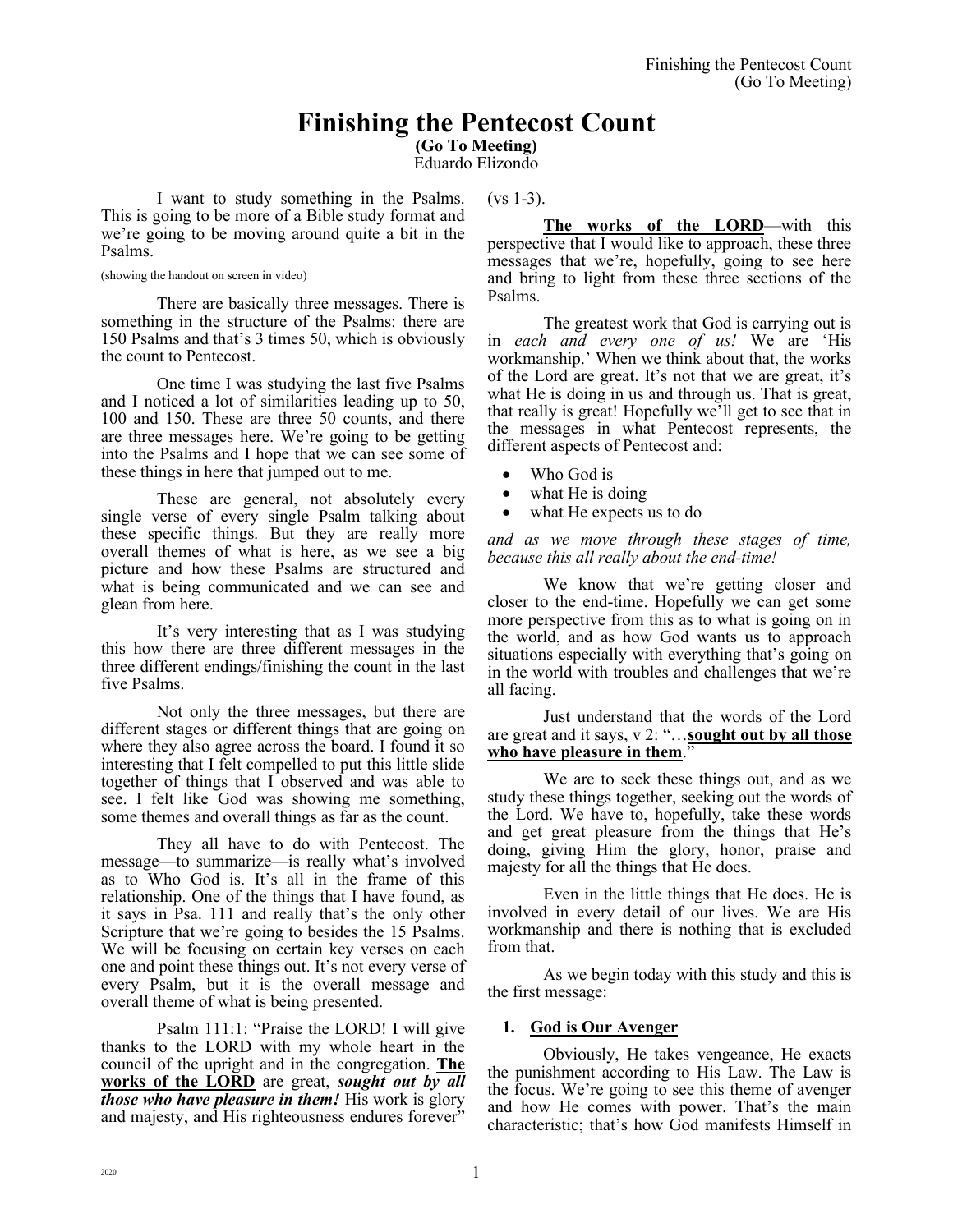these first five Psalms in the ending of the count to Pentecost.

Psalm 46:1: "God is our refuge and strength, a very present help in trouble." *He is our Avenger*; let's never forget that!

Verse 2: "Therefore, we will not fear, though the earth should change and though the mountains be carried into the midst of the sea."

Some of the things that we're seeing happen are starting to lead to these events. They're starting to lead to the final conclusion of the times. Obviously, we have a framework, we don't set dates. But what we do we have a framework and see that there's more trouble.

There's pestilence, anxiety and all kinds of things going on in the world: there's oppression, uprisings. As we see the time coming in this framework, we have to remember that God is our refuge and our strength. *That He is our Avenger and will manifest Himself in power and exact His Law!*

Verse 3: "Though its waters roar and foam, though the mountains shake with the swelling of it. Selah."

This is the way that he opens this last section of these first five Psalms. He is our refuge and strength and very present in help and trouble. Though the world is in trouble right now, He is our Avenger and help.

Verse 6: "The nations raged, the kingdoms were shaken; **He uttered His voice, the earth melted**."

It shows here what He is doing; this is what He's coming to do. He's coming to take vengeance for the blood of His servants and rescue those whom He loves. He is our God and we serve Him! He is our Avenger and that is one thing He does for us and comes in power!

We will go through the three messages and then we will see how they interconnect in all the stages of the end-times and will put the picture together and see what this all means.

Psalm 47:3: "He shall subdue the people under us… [this is talking about]: For the LORD Most High is awesome; He is a great King over all the earth. He shall subdue the people under us and nations under our feet. He shall choose our inheritance for us, the excellency of Jacob whom He loved. Selah" (vs 1-4). *He wants us to meditate on this!* Think about this! That:

- He shall choose our inheritance
- He is our Avenger

He's going to exact vengeance and carry out that law. He's coming with power; we serve a powerful God. *There is nothing and nobody who can come close to God!* We know that there are people in this world that have power and influence and are doing these things. The more we see governments really use their power and strength obviously many of them meaning it for good, many of them to protect the people—but some are meaning to oppress and eventually or intentionally of oppressing the people and causing great challenges. Not only for the people of God, but for the entire world. In society and all of these things going on we know are due to pestilence.

Let's remember the God we serve and what He will do! He will '…**choose our inheritance for us, the excellency of Jacob**…"

Verse 8: "God reigns over the nations; God sits upon the Throne of His Holiness. The rulers of the peoples are gathered together, the people of the God of Abraham for the shields of the earth are God's; He is greatly exalted" (vs 8-9).

This is the God that we serve. We serve of a God of power Who is going to carryout His plan!

We are in the first five Psalm of Pentecost, the count to 50. And it's interesting that one of the meanings of three is *the will of God and completion*; not to the same extent as seven, but the will of God in completion, and the Psalms are exactly 150, three times the count to Pentecost. This is the end of that.

Psalm 48:4: "For lo, the kings assembled themselves; they advanced together. They saw and so they marveled; they were troubled, and hurried away. Fear took hold upon them there, and pain, like a woman in labor. You break the ships of Tarshish with an east wind. As we have heard, so we have seen in the city of the LORD of hosts, in the city of our God. God will establish it forever. Selah." (vs 4- 8).

This is really what is going at this time, that God is coming; it's the message that's He's coming. He's going to instill fear on those who are in power. They will be afraid. They will have to glorify God, because God is coming to claim that Throne that Jesus Christ truly deserves.

- God is our Avenger
- He will come
- He will rescue us

We can all take encouragement in that. As we celebrate the Feast of Pentecost, or as we come into and approach Day 50 let's remember these things.

Verse 10: "As is Your name, O God, so is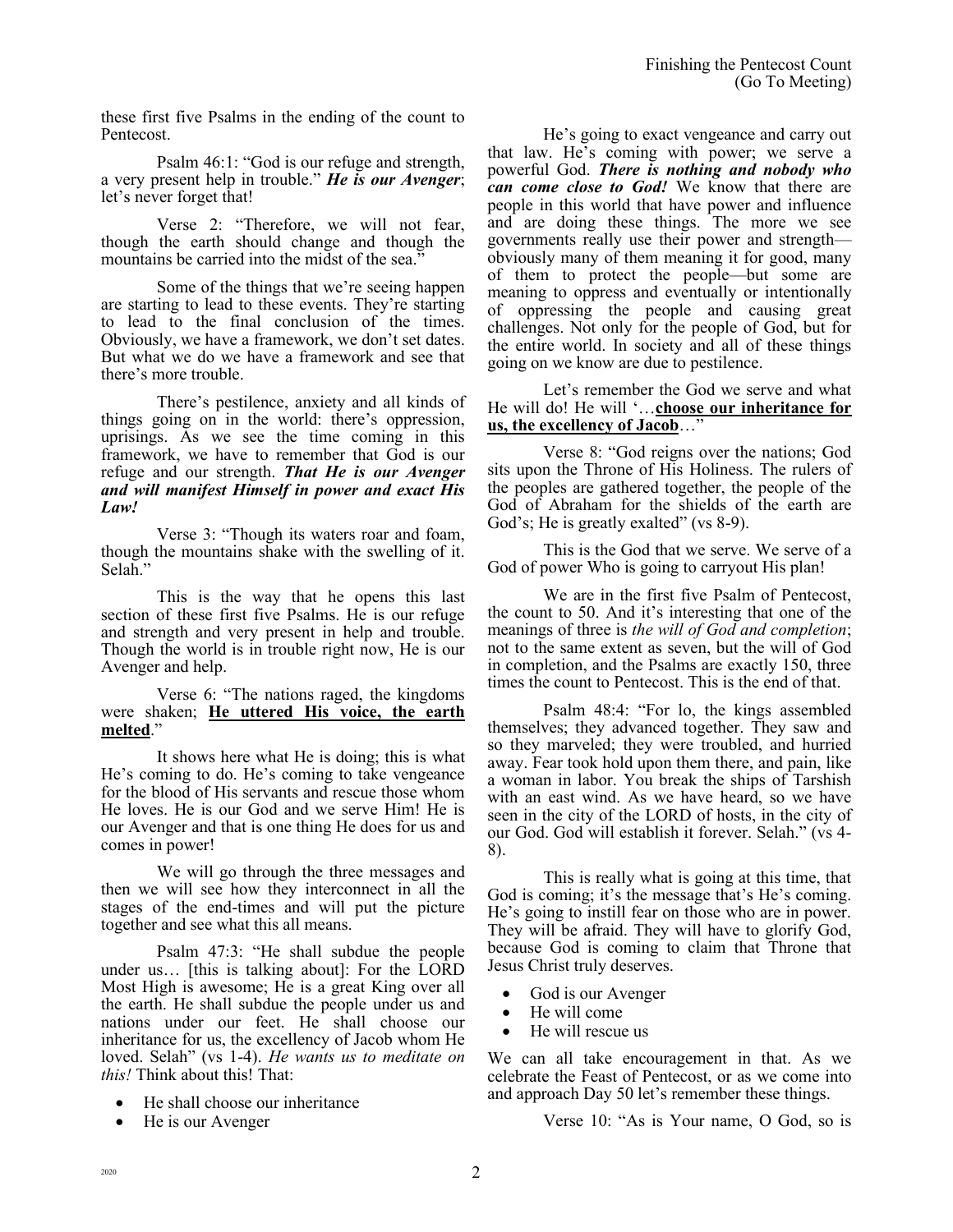Your praise to the ends of the earth. Your right hand is full of righteousness. We know that *'all Your commandments are righteousness'* (Psa. 119). That's the Law; His right hand is full of righteousness!

Verse 11: "**Let Mount Zion rejoice!** Let the daughters of Judah shout for joy because of Your judgments!"

All of the foundation of what God is doing is also part of His Law. If you think about it, that's how we start. We are brought to Him with a law, a covenant, and requirements. That is the beginning of our relationship with God. That's how we started in learning about that Sabbath, His Holy Days, all His commandments and judgments.

How amazing also is the Law. On Pentecost that's when it was given, Day 50 the Law came from Mt Zion.

Verse 11: "**Let Mount Zion rejoice!** Let the daughters of Judah shout for joy because of Your judgments!"

We understand that. We get joy from His commandments; they're not a burden, they are a joy. They are the best thing we could ever have. We have true freedom with His Law and His judgments. So, this is all part of what God is saying here, what He's doing as our Avenger, coming in power and us rejoicing in His Law.

Psalm 49:3: "My mouth shall speak of wisdom, **and the thoughts of my heart shall be of understanding**."

We know that great understanding have those who love God's Law (Psa. 119). The understanding comes through His Law. "…**and the thoughts of my heart shall be of understanding**."

- when we understand His Law
- when we understand how He designed things to be

Verse 5: "**Why should I fear in the days of evil,** when the iniquity of my supplanters surrounds me?"

This goes back to Psa. 46, we will not fear though the earth is shaking, because it says here, "Why should I fear in the days of evil…"—*when there are viruses around!* Where there is all this emergency measures, a state of emergency in countries, and extreme measures. All of the things that are starting to happen, *we should not fear* "…when the iniquity of my supplanters surrounds..."—*us!* That's the message.

Verse 14: "**Like sheep they are appointed to the grave**…" *talking about*:

Verse 13: "…the foolish, and of their followers who delight in their sayings…."

Verse 14: "…death shall be their shepherd and the upright shall have the rule over them in the morning; and their form shall decay in the grave *far from* their home. But God will redeem my soul from the power of the grave, for He will receive me. Selah" (vs 14-15)—*because God is our Avenger!*

He will exact the consequences of His Law on those who break His Laws. That's the theme, *He will come in power!*

We will be coming back to some of these Psalms for the other points to see how they all combine on the same stage of what's going on in the end-times.

Psalm 50:1: "The mighty God, God, the LORD, has spoken and called the earth from the rising of the sun to its going down. Out of Zion, the perfection of beauty, God has shined forth" (vs 1-2).

He is coming! Fred has explained it when He's starting to come, and this is part of the meaning of the Feast of Pentecost when the 'sign of the Son of man'—Christ—like another sun in the sky is coming. That is exactly what is happening. That's why He says, "…God has shined forth."

Verse 3—*tells us what is happening*: "Our God shall come, and He shall not keep silent… [our Avenger coming in power] …a fire shall devour before Him, and it shall be very tempestuous all around Him. He shall call to the heavens from above, and to the earth, so that He may judge His people" (vs 3-4).

*Pentecost!* This is what it's talking about! This is a message for us:

Verse 5: "'Gather My saints unto Me, **those who have made a covenant with Me** by sacrifice.' **And the heavens shall declare His righteousness,** for God Himself is judge. Selah."

There is more in this Psalm that pertains to the Day of Pentecost; there is so much in here because it is Psa. 50.

That judgment He is going to avenge. That judgment based on His righteousness He is going to exact the consequences for His Law. He's coming! "…**a fire shall devour before Him, and it shall be very tempestuous all around Him**" (v 3).

Verse 16: "But to the wicked God says, 'What right have you to declare My statutes… [He's going to set the record straight] …and to take up My covenant in your mouth? Yea, you hate to be taught, and you cast My words behind you'" (vs 16-17).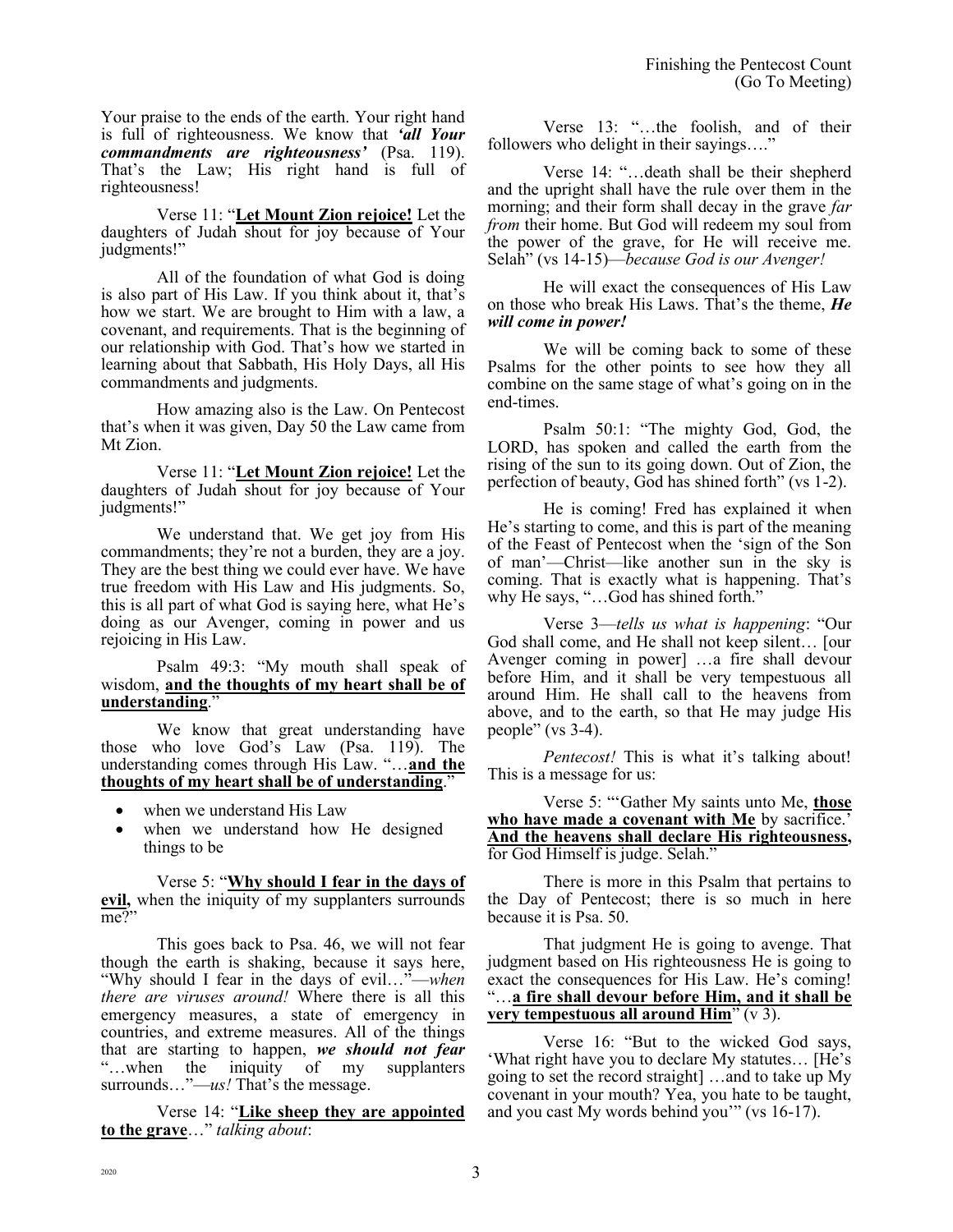- How many atheists are in this world?
- How many people cast these words behind them?

Verse 18: "When you saw a thief, then you were pleased to be with him…" *There's so much corruption!* That's exactly what's happening:

- corruption in the governments
- corruption in the way that the people in power conduct themselves

Not all; there are some that are very honest and really want to do their best with human efforts. But we understand that there's a better Kingdom and a better way. *But there is a lot of corruption,* and:

Verse 18: "When you saw a thief, then you were pleased to be with him, and you have taken part with adulterers."

More and more things are coming out about all these people in leadership that have corrupted themselves in all kinds of licentiousness and all kinds of sins and sexual immorality.

Verse 19: "You give your mouth to evil, and your tongue frames deceit. You sit; you speak against your brother; you slander your own mother's son. These things you have done, and I have kept silence; you thought that I was like yourself, but I will rebuke you, and set them in order before your eyes" (vs 19-21).

This is exactly what God is going to do! He's going to avenge us! He's going to exact the punishment that His Law carries. He's telling them in advance—here He's put it as a witness in His Word—saying all these things you have done.

To wrap up this first message:

- Christ is coming in power
- He's going to exact the penalty for His Law
- He is our Avenger
- He's telling us to trust in Him, He will act on our behalf

You don't have to carry it out on your own, He's aware and knows what's happening and He will come in power and do that.

# **2. He's Coming to Redeem Us; To Save Us**

God is also our Redeemer!

Psalm 96:1: "O sing to the LORD a new song; sing to the LORD, all the earth. Sing to the LORD, bless His name; proclaim His salvation from day to day. Declare His glory among the nations…"  $(vs 1-3)$ .

## *This is us, brethren, the ones who know Him and love Him!*

"…His wonders among all people, for the LORD is great, and greatly to be praised; He is to be feared above all gods, for all the gods of the nations are idols; but the LORD made the heavens" (vs 3-5).

*This is for us to rejoice and declare His salvation!* "…proclaim His salvation from day to day"  $(v 2)$ . This is the second message.

• the first message is *vengeance*

• the second message is *salvation salvation to all of us who*:

- believe in Him
- love Him
- have a relationship with Him
- have made this covenantal sacrifice

Verse 9: "O worship the LORD in the beauty of Holiness; tremble before Him, all the earth."

He's coming and this what we are to do as His people, whom He's coming to save and to redeem. We are to tremble before Him and walking always before Him with fear and trembling.

Psalm 97:1: "The LORD reigns; let the earth rejoice; let the multitude of islands be glad. Clouds and darkness are all around Him; **righteousness and justice are the foundation of His Throne**" (vs 1-2).

We see a connection with the first message as far as righteousness, justice and His Law.

Verse 3: "A fire goes before Him and burns up His enemies round about."

That is how He's coming to redeem us, *with His power!* He's coming to save us with a fire before Him, which burns His enemies. When He's redeeming us He's saving us from the power and hand of the enemy, the power of the oppressor. That is part of this message.

Verse 10: "You who love the LORD… [all of us, brethren] …hate evil! **He preserves the souls of His saints; He delivers them out of the hand of the wicked**." *This is the message of*:

- salvation
- redemption
- deliverance

Verse 11: "Light is sown for the righteous and gladness for the upright in heart."

Why? *Because our God is coming!* We *know* that our God is coming, and we take:

great pleasure in that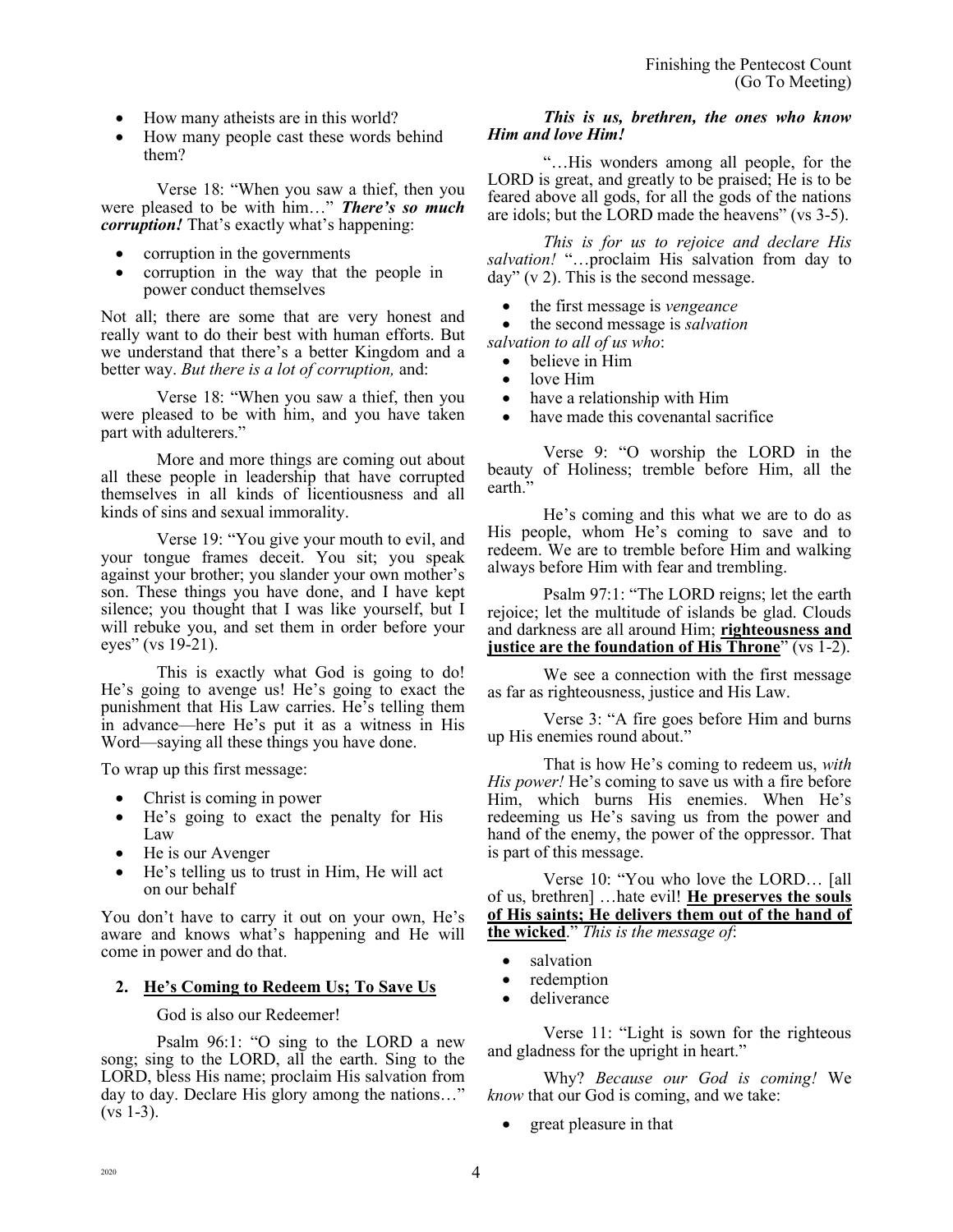- great comfort
- great strength
- great encouragement

*as we see these things being fulfilled*, and the harvest of Pentecost is coming together.

Verse 12: "Rejoice in the LORD, you righteous ones, and praise His Holy name."

This is what we need to do, rejoice in His glory! This part of the meaning of the second message. He first gave the Law in Mt. Zion and now He's giving His Holy Spirit. In the New Testament Church He gave His Holy Spirit. That's the glory, the only glory that we can have right now. That's the amount of Holy Spirit that we receive at baptism. Hopefully that continues to increase in us.

Verse 12: "Rejoice in the LORD, you righteous ones, and praise His Holy name."

Psalm 98:1: "O sing to the LORD a new song…" *This is what we are to do to rejoice*:

- in His salvation
- in our Redeemer

"…for He has done marvelous things; His right hand and **His Holy arm have worked salvation for Him**." *It is His salvation of us!*

Verse 2: "The LORD has made known His salvation; He has revealed His righteousness in the sight of the nations."

We see how these go together—His righteousness and Law—making known the salvation of those who love Him, who is us and all who repent.

Verse 3: "He has remembered His steadfast love and His faithfulness toward the house of Israel; **all the ends of the earth have seen the salvation of our God**."

His salvation is all throughout this second set of five Psalms leading up to Psalm 100 and the end of the Pentecost count

Psalm 99:1: "The LORD reigns; let the people tremble…. [this is when God is coming] …He sits between the cherubim; let the earth quake…. [because He's coming to redeem His people] …The LORD is great in Zion… [the first one was Mt. Zion in the wilderness] …and He is high above all the people. Let them praise Your name as great and awesome; Holy is He" (vs 1-3).

This is the second message of salvation of our Redeemer coming for us!

Verse 6: "Moses and Aaron were among His priests, and Samuel among those who called upon His name; they called upon the LORD, and He answered them."

He will answer us! He continues to answer us! He's working with us all the time.

Verse 8: "You answered them, O LORD our God; You are a forgiving God to them, though You took vengeance for their deeds. Praise the LORD our God and worship at His Holy mountain, for the LORD our God is Holy" (vs 8-9).

Now the last Psalm in this second message of redemption/salvation and how they come together with the Holy Spirit. Without the Holy Spirit we cannot be saved.

Psalm 100:1: Shout for joy to the LORD, all the earth. Serve the LORD with gladness; come before His presence with singing" (vs 1-2). *This is for us to do, knowing that He is coming!*

Verse 3: "Know that the LORD, He is God. He has made us, and we are His; we are His people and the sheep of His pasture."

I don't know what it is if this is not telling us who we are and that He's coming for us, to redeem us and salvation. There's so much more that we have to continue to get from Him. It's telling us here *to know the Lord!*

- He has called us
- He is going to redeem us
- He is going to bring all His promises in this day of redemption

Verse 5: "For the LORD is good; His steadfast love is everlasting; and His faithfulness endures to all generations."

This is the second message that talks about our Redeemer, his salvation, the glory, the Holy Spirit coming. All of these things come together wonderfully.

We're going to move to the third message, and just as important the messages themselves, and it's amazing to see the messages in these last five Psalms in the count to Pentecost. It's also the progression of these events and how it all ties together, and see the awesome glory and majesty. The tapestry that God inspired David to write all these Psalms in such a way, with His inspiration of the message that He wants to communicate to all His people.

# **3. Who God Is**

It's amazing what is in here; it's a message of Who God is. It first message was about the Avenger, what He does; our Redeemer for His people in terms of our relationship.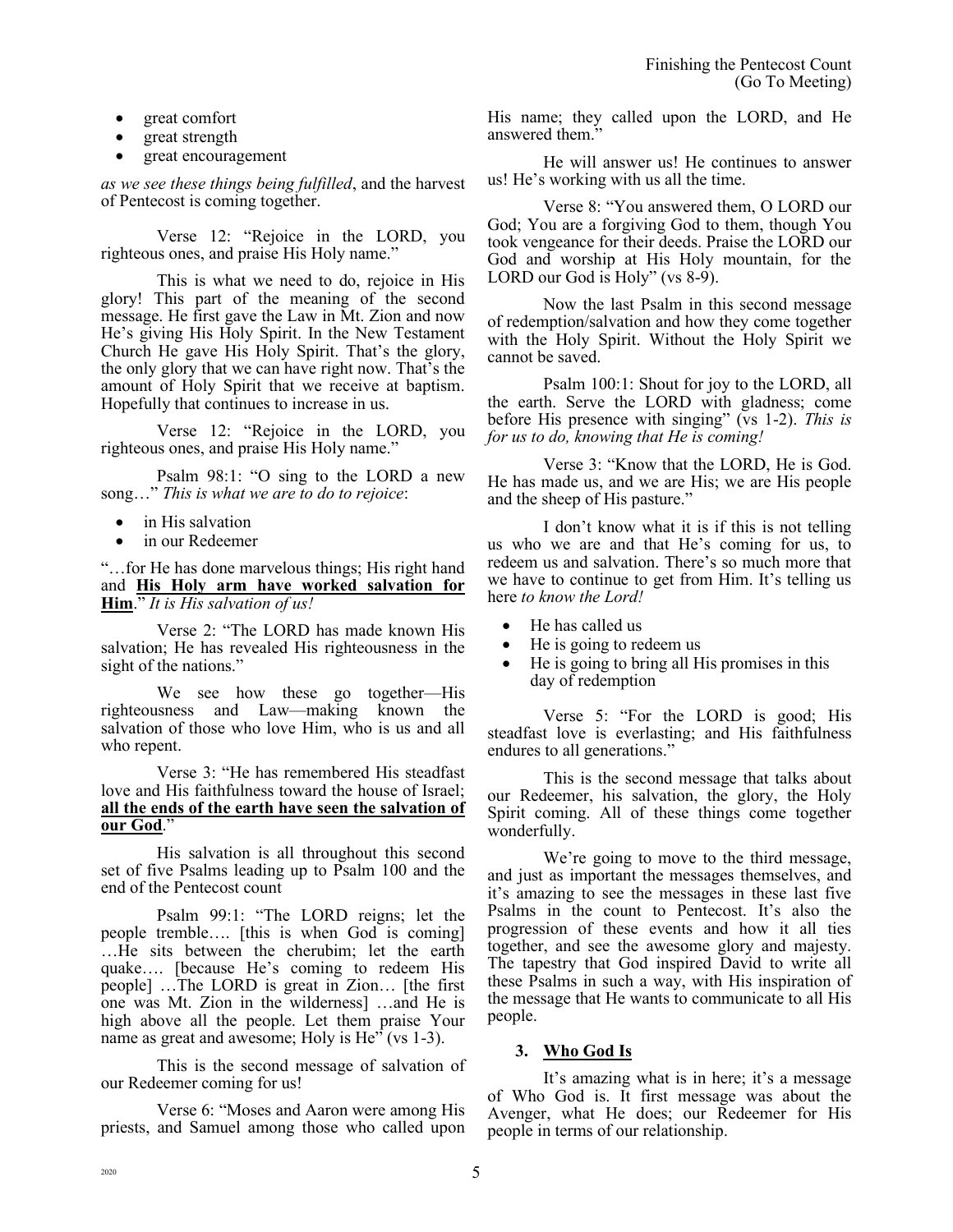But this is really showing more like the heart of God and how He is our compassionate God.

Psalm 146:1: "O praise the LORD. Praise the LORD, O my soul. While I live I will praise the LORD; I will sing praises unto my God while I have any being. Do not put your trust in princes, nor in the son of man in whom there is no salvation" (vs 1- 3).

This is important for us to see. One thing I wanted to point out in this last message of the three is that *He is a compassionate God!* That really brings us to grace, that's the message here of praise. That comes also in the third fulfillment of Pentecost and the resurrection. It shows us His love and our love for Him.

Take a quick look at the beginning of each one of these last Psalms and see how they all start.

Psalm 146:1: "O praise the LORD. Praise the LORD, O my soul.

Psalm 147:1: "O praise the LORD, for it is good to sing praises to our God…"

Psalm 148:1: "O praise the LORD! Praise the LORD from the heavens; praise Him in the heights.

Psalm 149:1: "O praise the LORD! Sing to the LORD a new song…"

Psalm 150:1: "O praise the LORD. Praise God in His sanctuary…"

All five all praise the Lord the exact same way, bringing the praise to God. It's the last of the 50 count of Pentecost, the third fulfillment, the resurrection. That's exactly what we will be doing when He brings us up to the Sea of Glass, praising the Lord:

- for His love
- for His compassion and heart
- for how good He is

Psalm 146:6: "Who made the heavens and earth, the sea and all that is in them; Who keeps Truth forever."

His commandments are true, the Law and how it all comes together.

Verse 7: "Who carries out justice for the oppressed; Who gives food to the hungry…. [his is our God, this is the God we serve] …The LORD lets the prisoners loose; the LORD opens the eyes of the blind; the LORD raises up those who are bowed down; the LORD loves the righteous; the LORD preserves the strangers; He sustains the fatherless and widow, but the way of the wicked He turns upside down" (vs 7-9).

And He connects back to what we have done and what we saw in the first and second message in bringing that righteousness. We can see His heart and Who He really is. That compassionate and tenderhearted God Who takes care of the orphan, the afflicted, the hungry! He gives His bread to all people, even the ones who reject Him.

Sometimes that's the irony of it all, the ones who reject Him the most—the ones in power, the atheists, the ones who boast themselves—are the ones who receive the most, or who have taken the most—maybe by force—from a loving and merciful God. This is heart; this is Who He is!

Psalm 147:3: "He heals the brokenhearted and binds up their wounds"—*with how much love? How much care and mercy?*

Verse 4: "He counts the number of the stars; He calls them all by their names."

Just think about the power and the majesty that He has, and He basically humbles Himself to heal the brokenhearted. We're all brokenhearted, brethren! There's not one of us who does not have a broken heart. We've all been hurt and gone through things. *We live in an evil world!* But this is what God does! This shows His heart and His love!

Verse 6: "The LORD lifts up the meek; He casts the wicked down to the ground."

This is showing the power of His love; the mercies and how He rescues us! This is how the message is built, they're not in isolation. This is the message and His heart:

Verse 8: "Who covers the heavens with clouds, who prepares rain for the earth, who makes grass to grow upon the mountains. He gives the beasts their food and to the young ravens which cry"  $(vs 8-9)$ .

Verse 13: "For He has made the bars of your gates strong; He has blessed your children within you…. [of Zion (v 12)] …He makes peace *within* your borders and fills you with the finest of the wheat" (vs 13-14).

He desires to give us everything; to give us all the goodness, all His promises. That's really His heart. He is wise and loving, and that's why He does what He does. Sometimes we go through hard times because He is interested in our development. That's the most important thing to Him.

Psalm 148:1: "O praise the LORD! Praise the LORD from the heavens; praise Him in the heights. Praise Him, all His angels; praise Him, all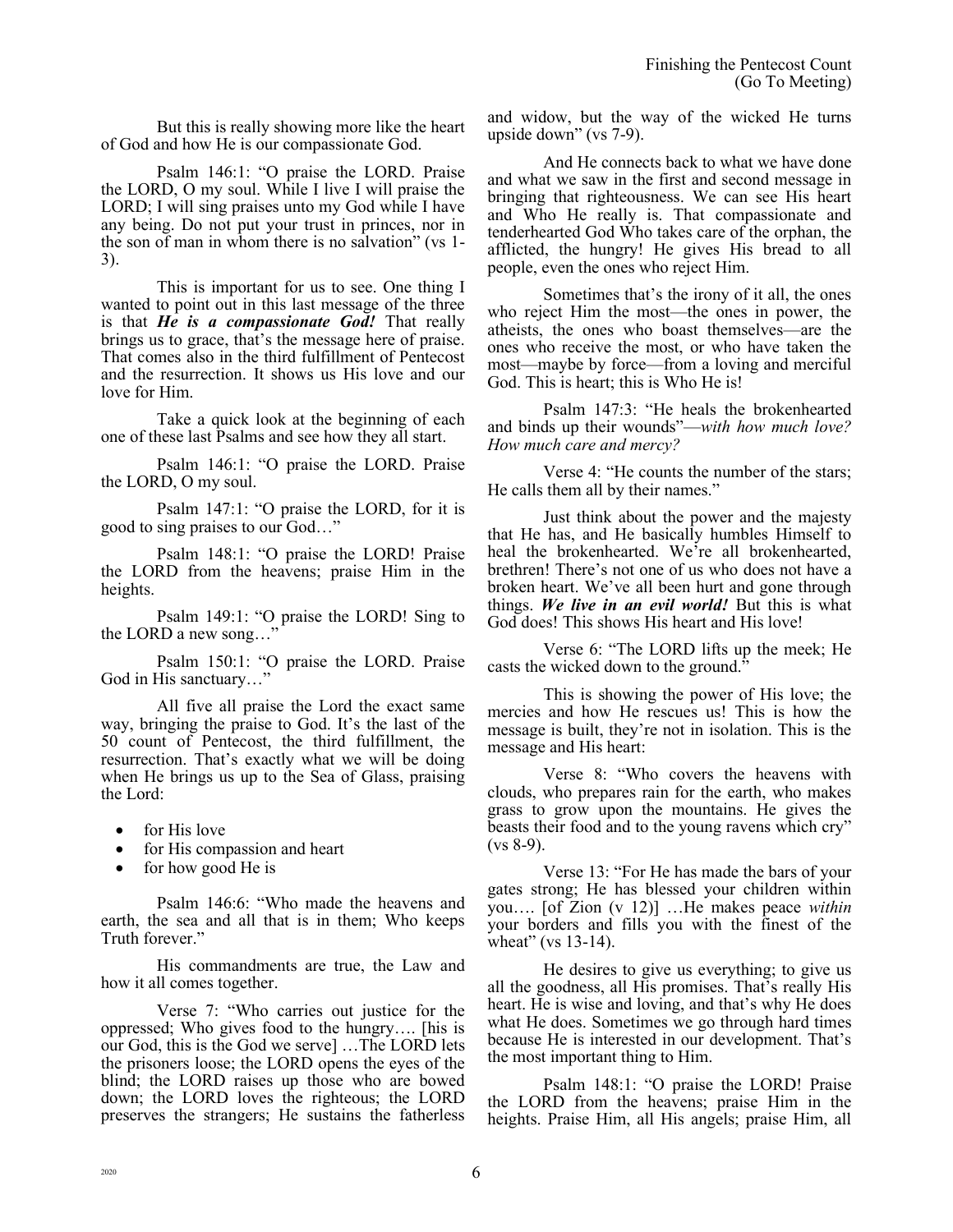His hosts. Praise Him, sun and moon; praise Him, all you stars of light. Praise Him, you heavens of heavens, and waters that are above the heavens. Let them praise the name of the LORD, for He commanded and they were created" (vs 1-5).

- this is God's heart
- He is Creator
- He is Giver

Verse 6: "He has also established them forever and ever; He has made a decree, which shall not pass away."

This is focusing on the *praise* aspect. This is what we are to do, because of all the things that He has done for us.

Psalm 149:1: "O praise the LORD! Sing to the LORD a new song, and His praise in the congregation of saints. Let Israel rejoice in his Maker; let the children of Zion be joyful in their King. Let them praise His name in the dance; let them sing praises to Him with the drum and lyre"  $(vs 1-3)$ .

We saw in the other Psalms about His heart, love, compassion, and Who He is.

Verse 4: "For the LORD takes pleasure in His people…"

That's what He wants the most, to dwell in us and with us forever!

"…He crowns the meek with salvation. Let the saints be joyful in glory; let them sing aloud upon their beds" (vs  $4-5$ ).

That's why there's a new Psalm that we will sing on the Sea of Glass.

Psalm 150:1: "O praise the LORD. Praise God in His sanctuary; praise Him in the firmament of His power. **Praise Him for His mighty acts; praise Him according to His excellent greatness**"  $(vs 1-2)$ .

This is a crescendo, it's building up! All of these things that we've been seeing. Now only His vengeance, but His salvation, and now His glory and love. All of these combining. **"Praise Him for His mighty acts; praise Him according to His excellent greatness."**

Verse 3: "Praise Him with the sound of the ram's horn; praise Him with the harp and lyre. Praise Him with the drum and dance; praise Him with stringed instruments and pipes" (vs  $3-4$ ).

All of these things are because of His love and what our compassionate God has done and will continue to do. Not only taking vengeance, but working in our heart and mind right now.

We will take the remainder of this message to talk about the stages. As we read through this, we have seen the three messages and the three sets of five, but now we will go across and see the messages across and it's really more about the timing of what's happening.

These five finish the count to Pentecost, and what leads up to the resurrection of the saints. Now we're going to move from one section to the next. We will see this first stage (referring to chart) that's warning and preparation. This where we are right now.

#### **1) Warning & Preparation**

Psalm 46:1: "God is our refuge and strength, a very present help in trouble.:

Some of the verses we are going to read, but let's see them in this light: *this is the time of warning and preparation!*

Verse 2: "Therefore, we will not fear, though the earth should change and though the mountains be carried into the midst of the sea.<sup>7</sup>

This is the first message that God has for us. He has the message: *Do not fear!*

Verse 10—*this is what He wants us to d*o: "Be still, and know that I am God! I will be exalted among the nations, I will be exalted in the earth."

Anything that is happening, let's just fix our mind on these verses and say, 'This is Who God is.'

Verse 11: "The LORD of hosts is with us; the God of Jacob is our refuge. Selah."

*He is our tower of refuge, our strength and we love Him!* That's how He wants us to be encouraged, that we will take refuge in Him. He is our strength, and this is the preparation.

Psalm 96:7: "Ascribe to the LORD, O you kindreds of the people; give to the LORD glory and strength."

This is what we are to do, and this part of the second message of glory. What are we to do right now in this time of warning and preparation? We are to ascribe to the Lord. All of us give to the Lord!

Verse 8: "Ascribe to the LORD the glory due to His name; bring an offering… [on the Day of Pentecost] …and come into His courts."

That's what He wants from us, a relationship with us as our Redeemer, our salvation. When we come into that relationship that's why He gives us His Holy Spirit. This is a time of warning and preparation.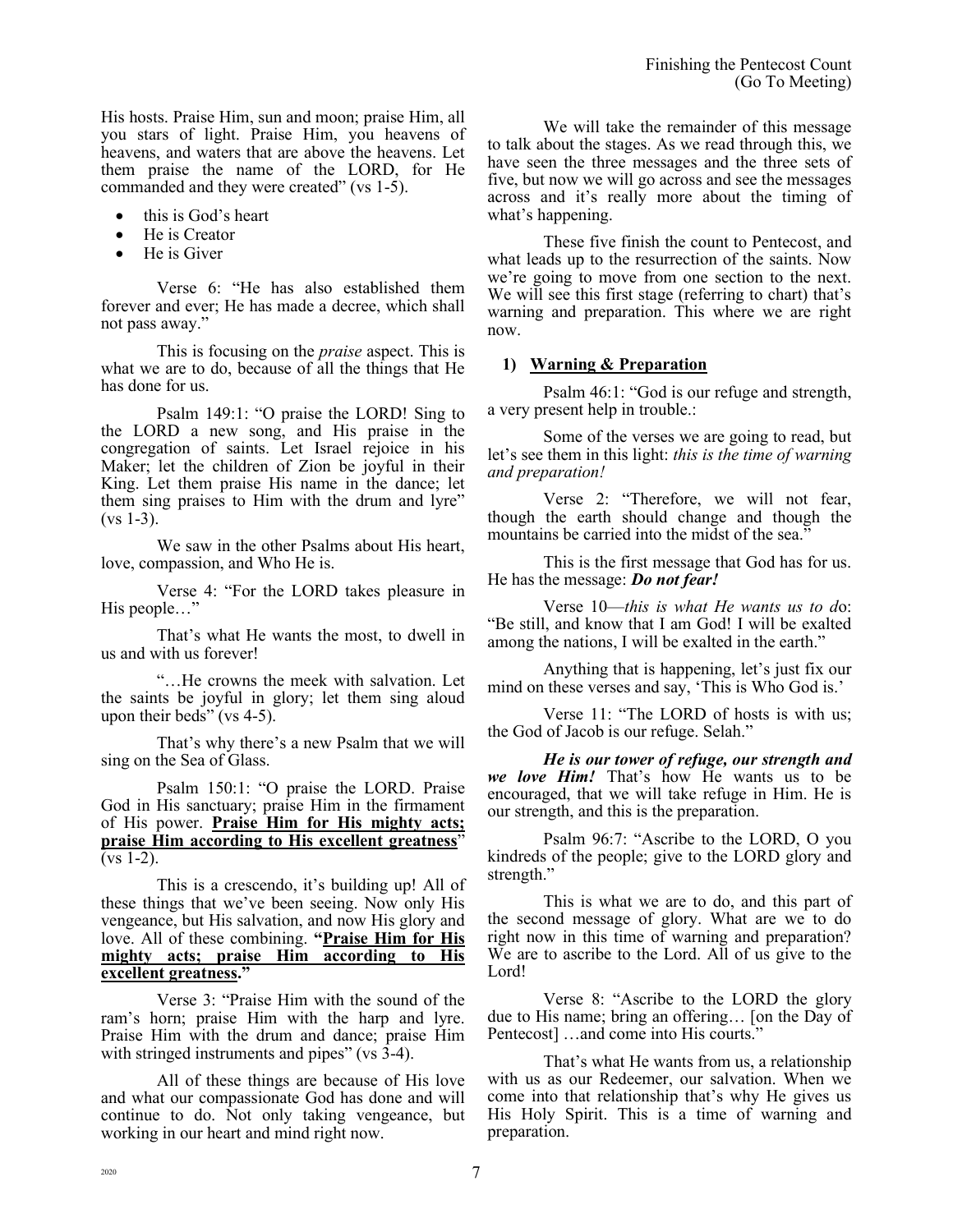#### Psalm 146:3: "**Do not put your trust in princes, nor in the son of man in whom there is no salvation**."

We're not going to save ourselves! We're not going to do that! We know that we understand that, and God reminds us of that here.

Verse 4: "His breath goes forth; he returns to the earth; in that very day his thoughts perish." *That's the reminder for* us!

Verse 5: Happy is he who has the God of Jacob for his help, whose hope is in the LORD his God." *This is the God we serve, this our God!*

#### **2) Christ's Returning, the Time of Trouble and Redemption**

Psalm 47:5: "God has gone up with a shout, the LORD with the sound of a horn."

This is what is happening; this is as Christ is approaching. This is talking about the time of trouble and the time of our redemption.

Verse 6: "Sing praises to God, sing praises; sing praises to our King, sing praises."

Verse 9: "The rulers of the peoples are gathered together, the people of the God of Abraham for the shields of the earth are God's; He is greatly exalted."

This is when Christ is returning. "The rulers of the people are gathered…" *in Jerusalem*—that's prophesied—to fight against Christ. The "…people of the God of Abraham…" *are coming*.

We can see it from different aspects. The rulers of the people will be the people of the God of Abraham, will be those spiritual children of Abraham coming into the Sea of Glass, as well. This is what's happening.

#### Psalm 97:7: "**All those who serve graven images are ashamed who boast themselves in idols; bow down to Him, all you gods**."

Isn't this what's going to happen when Christ returns in power and glory. He's sending this message with His wrath and His wonders. It says that the earth will shake and everybody is going to try to take cover and ask the Lamb to help them; some of them; the ones who repent. This is the time of His coming, and His power.

Verse 8: "Zion heard and was glad; and the daughters of Judah rejoiced because of Your judgments, O LORD, for You, LORD, are most high..." (vs  $8-9$ ).

Verse 3: "A fire goes before Him and burns up His enemies round about. His lightnings light up the world; the earth saw and trembled" (vs 3-4).

This is what's happening as Christ is returning. It's a time of trouble!

Verse 5: "The mountains melted like wax at the presence of the LORD, at the presence of the Lord of the whole earth."

Psalm 147:11: "The LORD takes pleasure in those who fear Him, who hope in His steadfast love. Glorify the LORD, O Jerusalem; praise your God, O Zion" (vs 11-12)—*because He's coming!*

## **3) When the Kingdom of God is Here**

This is recounting all His power, His wonders, the wonders that He has done.

Psalm 48:4: "For lo, the kings assembled themselves; they advanced together. They saw and so they marveled; they were troubled, and hurried away. Fear took hold upon them there, and pain, like a woman in labor. You break the ships of Tarshish with an east wind. As we have heard, so we have seen in the city of the LORD of hosts, in the city of our God. God will establish it forever. Selah" (vs 4- 8).

We don't have the time to go through every aspect, there's so much in here. I encourage all of us to use this chart to keep these things in mind in these times of preparation, all of these times of what is in these Psalms.

Psalm 98:1: "O sing to the LORD a new song, for He has done marvelous things; His right hand and His Holy arm have worked salvation for Him. The LORD has made known His salvation; He has revealed His righteousness in the sight of the nations. He has remembered His steadfast love and His faithfulness toward the house of Israel; all the ends of the earth have seen the salvation of our God"  $(vs 1-3)$ .

Psalm 148:5: "Let them praise the name of the LORD, for He commanded and they were created. He has also established them forever and ever; He has made a decree, which shall not pass away. Let praise be to the LORD from the earth, you sea monsters, and all the depths" (vs 5-7)—*and he goes on!*

Verse 14: "And He has also lifted up a horn for His people, praise for all His saints, even of the children of Israel, a people near to Him. O praise the LORD!"

#### **Final Warning to All Mankind**

You can read all of Psa. 49; there's so much to reflect there. To us, as the people of God right now, and also to the world.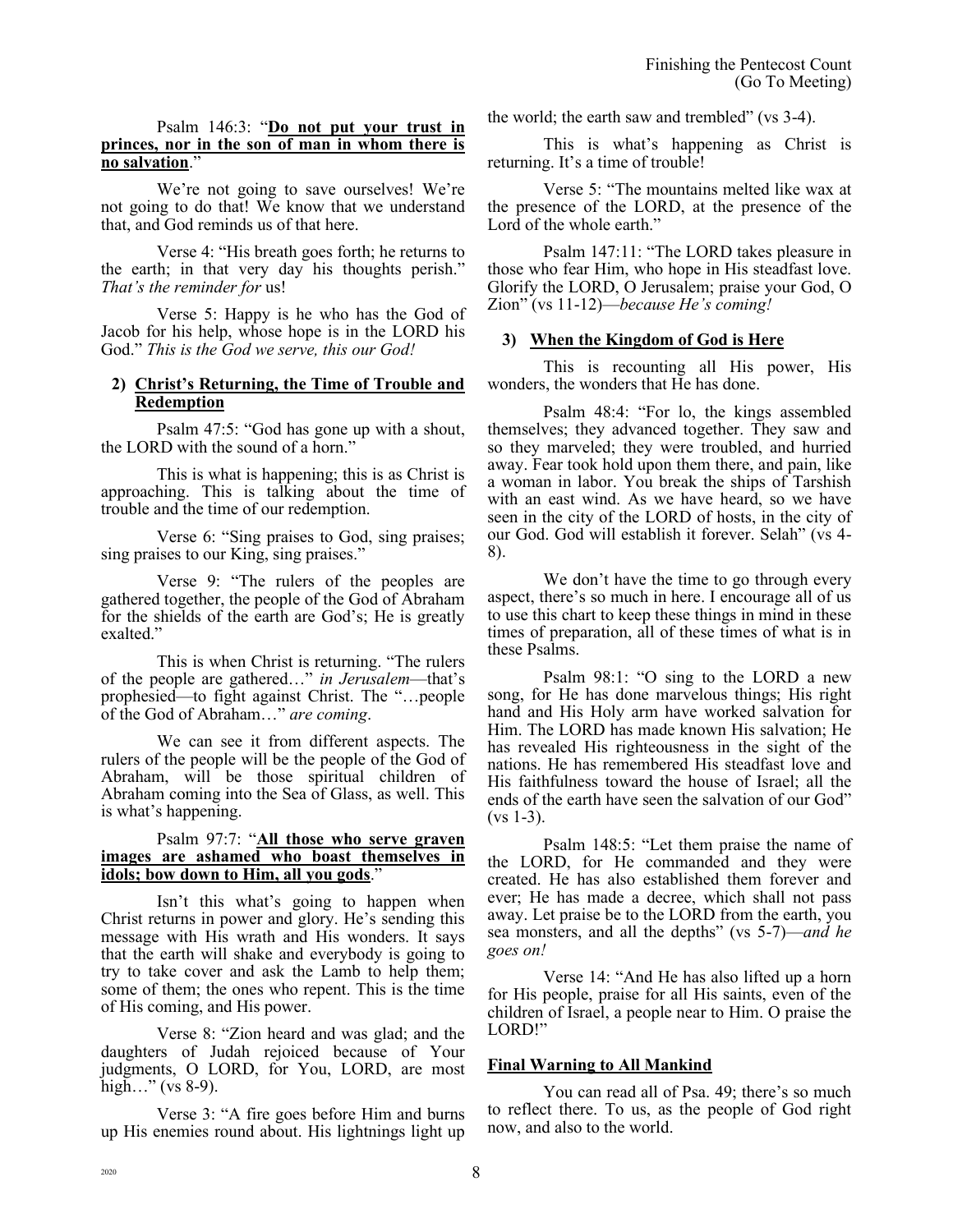Psalm 49:1: "Hear this, all you people; give ear, all inhabitants of the world: both low and high, rich and poor together. My mouth shall speak of wisdom, and the thoughts of my heart shall be of understanding" (vs 1-3).

Verse 6: Those who trust in their wealth and in their many riches boast themselves. No man can by any means redeem his brother, nor give to God a ransom for him; for the redemption of their soul is costly, and no payment is ever enough" (vs 6-8).

Verse 16: "Be not afraid when one becomes rich, when the wealth of his house increases; for when he dies he shall take nothing with *him*; his wealth shall not descend after him" (vs 16-17).

This really a final warning for all of us—and the world—to reflect. A final warning before He comes in power to save us all!

Psalm 99:1: "The LORD reigns; let the people tremble. He sits between the cherubim; let the earth quake. The LORD is great in Zion, and He is high above all the people. Let them **praise Your name as great and awesome**; Holy is  $\overline{He}$ " (vs 1-3). *That's what we are to do*—and all mankind is to do—*praise Him!*

Psalm 149:5: "Let the saints be joyful in glory; let them sing aloud upon their beds. Let the high praises of God be in their mouth, and a twoedged sword in their hand… [the final warning to all mankind] …to execute vengeance upon the nations and punishments upon the people, to bind their kings with chains and their nobles with iron bands" (vs 5-8).

Obviously on the Sea of Glass, the training for what's going to happen; and this is also a warning as to what is going to happen:

Verse 9: "To carry out upon them the judgment written—this honor have all His saints. O praise the LORD!"

# **The Fulfillment of the Complete Plan of God**

Psalm 50:1: "The mighty God, God, the LORD, has spoken and called the earth from the rising of the sun to its going down. Out of Zion, the perfection of beauty, God has shined forth. Our God shall come, and He shall not keep silent…" (vs 1-3).

We read these verses before, but if we read them in the context of the ultimate fulfillment of His plan, this is what it is.

Verse 22: " Now, consider this, you who forget God, lest I tear you in pieces, and there be none to deliver. **Whoever offers praise glorifies Me; and he who sets his conduct aright, I will** 

### **show him the salvation of God"** (vs 22-23).

Psalm 100:3: Know that the LORD, He is God. He has made us, and we are His; we are His people and the sheep of His pasture…. [the ultimate fulfillment] …Enter into His gates with thanksgiving and into His courts with praise; give thanks unto Him and bless His name, for the LORD is good; His steadfast love is everlasting; and His faithfulness endures to all generations" (vs 3-5).

Now the ultimate fulfillment of the plan of God, when all His people—and all the world—will praise Him with everything within us!

Hopefully we have been able to see the three messages and how they build upon each other. First there's the Law, then the Holy Spirit and ultimately the resurrection. First there is His power and then His glory, and we see His glory and ultimately His love and heart and how all these things are building up. They're building up in that relationship, and there's so much more. This is really the God we serve, these are the messages leading up to the ending of Pentecost in the Psalms. We will end showing the:

- ultimate fulfillment of all of these messages
- the crescendo of ultimately what God's purpose for mankind is
- how His love will culminate all these things
- how it will result in salvation not only for us but for:
	- $\checkmark$  all of those who bow down before Him
	- $\checkmark$  all of those who love Him
	- $\checkmark$  all those who really get to know Him  $\checkmark$  for who He is
	- $\checkmark$  for who He is<br> $\checkmark$  for that loving
	- $\checkmark$  for that loving heart
	- $\checkmark$  for the Redeemer that He is<br> $\checkmark$  for the Avenger that He is
	- for the Avenger that He is
	- for the power

#### *See all of these combined in His power and glory and love!*

Psalm 150:1: "O praise the LORD. Praise God in His sanctuary; praise Him in the firmament of His power. Praise Him for His mighty acts; praise Him according to His excellent greatness. Praise Him with the sound of the ram's horn; praise Him with the harp and lyre. Praise Him with the drum and dance; praise Him with stringed instruments and pipes. Praise Him on the loud cymbals; praise Him with the resounding cymbals. **Let everything that breathes praise the LORD. O praise the LORD!**"  $(vs 1-6)$ .

Scriptural References: